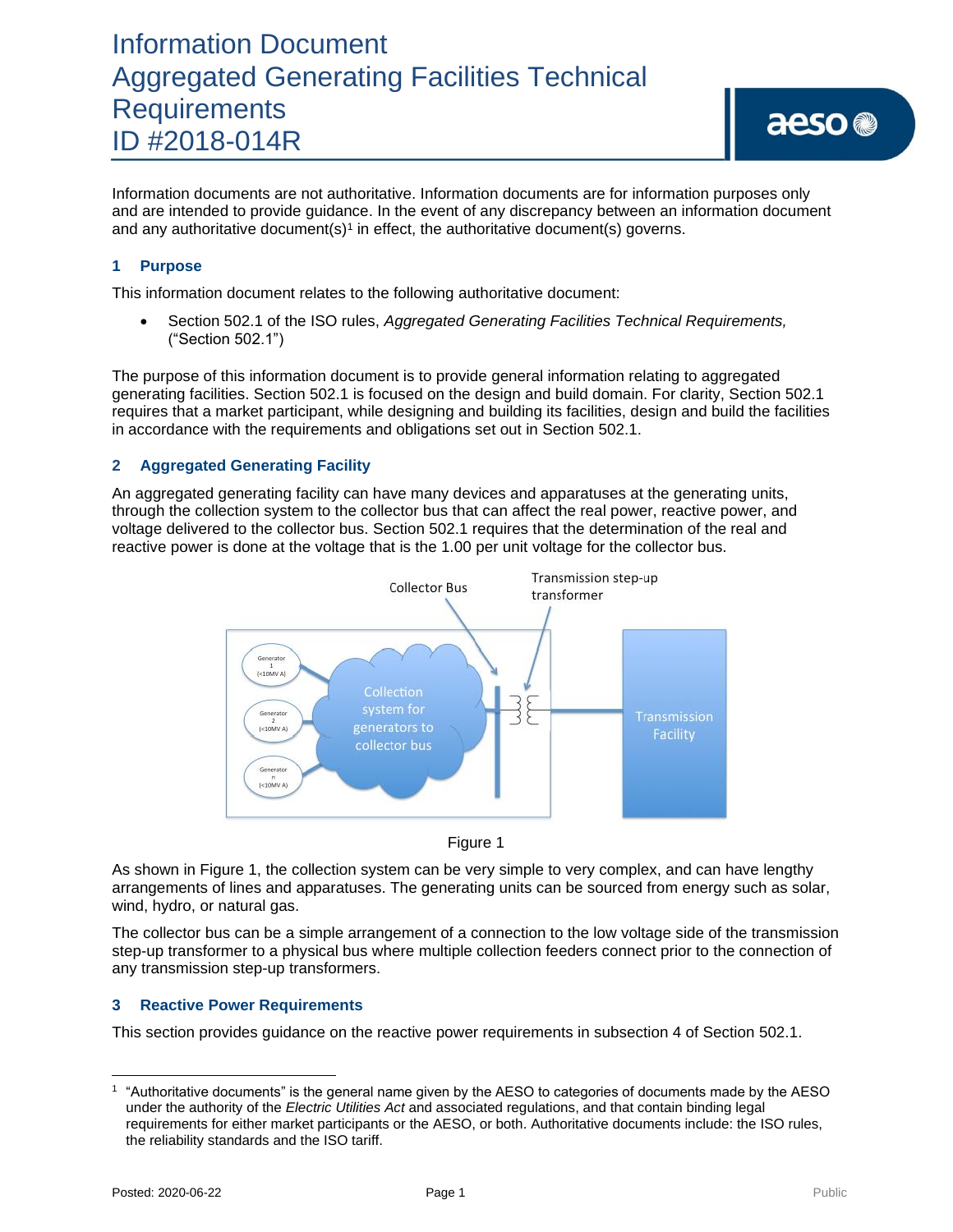There are some key considerations for reactive power such as the physical point at which reactive power is determined, the voltage level at which reactive power is determined, the minimum amount of dynamic reactive power, and the use of fixed reactive resources such as capacitors or reactors.

An aggregated generating facility can have many devices and apparatuses at the generating sources, through the collection system to the collector bus that can affect the real power, reactive power, and voltage delivered to the collector bus. Figure 1 illustrates the location of a collector bus. Because some reactive devices are voltage sensitive to the amount of reactive power that can be supplied or absorbed, Section 502.1 has set 1.00 per unit as the voltage at which the reactive power is determined.





Another consideration for reactive power is that, as set out in subsection 4(3) of Section 502.1, the reactive power range from 0.9 power factor supplying to 0.95 power factor absorbing is to be fully dynamic. Figure 2 above illustrates that the minimum amount of reactive power supplied at the collector bus meets or exceeds 0.9 power factor for real power operation from a minimum real power level to the maximum authorized real power level. Figure 2 above also illustrates that the minimum amount of reactive power absorbed at the collector bus meets or exceeds 0.95 power factor for real power operation from a minimum real power level to the maximum authorized real power level. For example, if the maximum authorized real power is 100 MW, the requirement of 0.9 power factor would be 48.43 MVAr supplying and 31.22 absorbing, or a range from supplying to absorbing of 79.65 MVArs.

In many cases the dynamic reactive power is produced from the generating units. In some facility designs where the collection system is lengthy, it is possible that the dynamic reactive power may be offset by the reactive power characteristics of the collection system.

If a legal owner finds, for example, that the facility has an adequate range of dynamic reactive power but cannot achieve the required 0.9 power factor supplying, or 0.95 power factor absorbing, the facility design could incorporate fixed shunt devices to correct the dynamic reactive power range to the required power factor requirements at 1.00 per unit voltage on the collector bus. If the legal owner uses fixed shunt devices, the AESO will accept a load flow study report as evidence that full dynamic reactive power will be available at the collector bus level and fixed shunt devices will only be used to compensate internal system losses.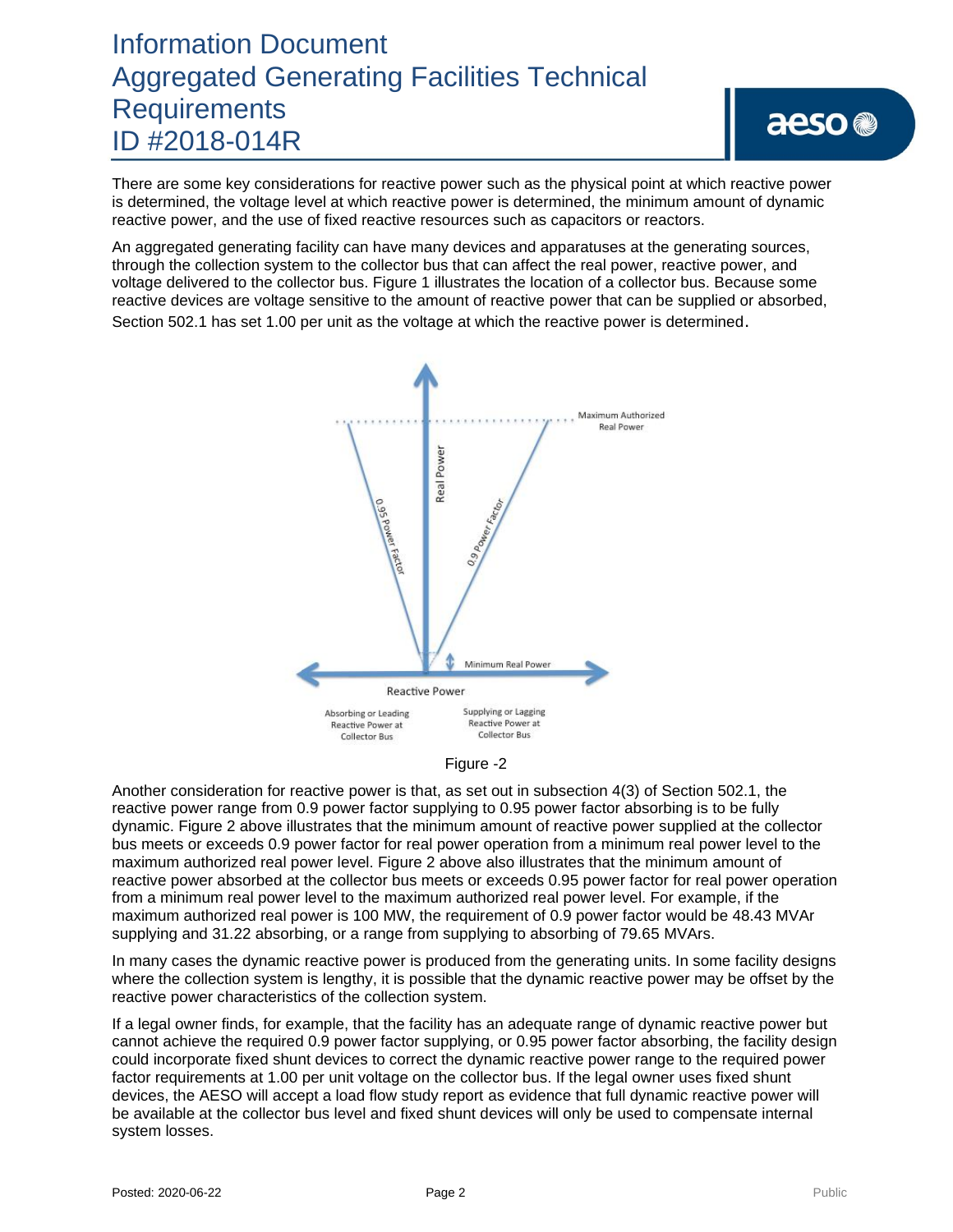If fixed shunt devices are required at specific real power levels to satisfy the 0.9 power factor supply and 0.95 power factor absorbing requirements, these shunt devices may or may not be under the control of the voltage regulation system.

#### **a. Voltage Regulation Requirements**

This section provides guidance regarding the voltage regulation requirements in subsection 6 of Section 502.1. There are some key considerations for voltage regulation such as the difference between where a voltage can be measured and where the voltage is controlled, and the response time of a voltage regulation system.



As set out in subsection 6(2) of Section 502.1 of the ISO rules, the AESO does not permit any generating unit or aggregated generating facility to directly control transmission voltage. It is possible to measure transmission voltage at a facility. However, reactive current compensation is required to create a voltage control point between the collector bus and mid-impedance of the transmission stepup transformer. Figure 3 illustrates 3 voltage points: 2 that can be directly measured and 1 that can be determined through measurement based on the impedance of the transmission step-up transformer.

Where the facility configuration is such that an aggregated generating facility is to measure the transmission voltage, the reactive current compensator would be set to a value where the voltage is determined closer to the collector bus. The voltage regulation system would use this compensated voltage and control the reactive resources to maintain collector bus voltage within the requirements set out in subsection 6 of Section 502.1.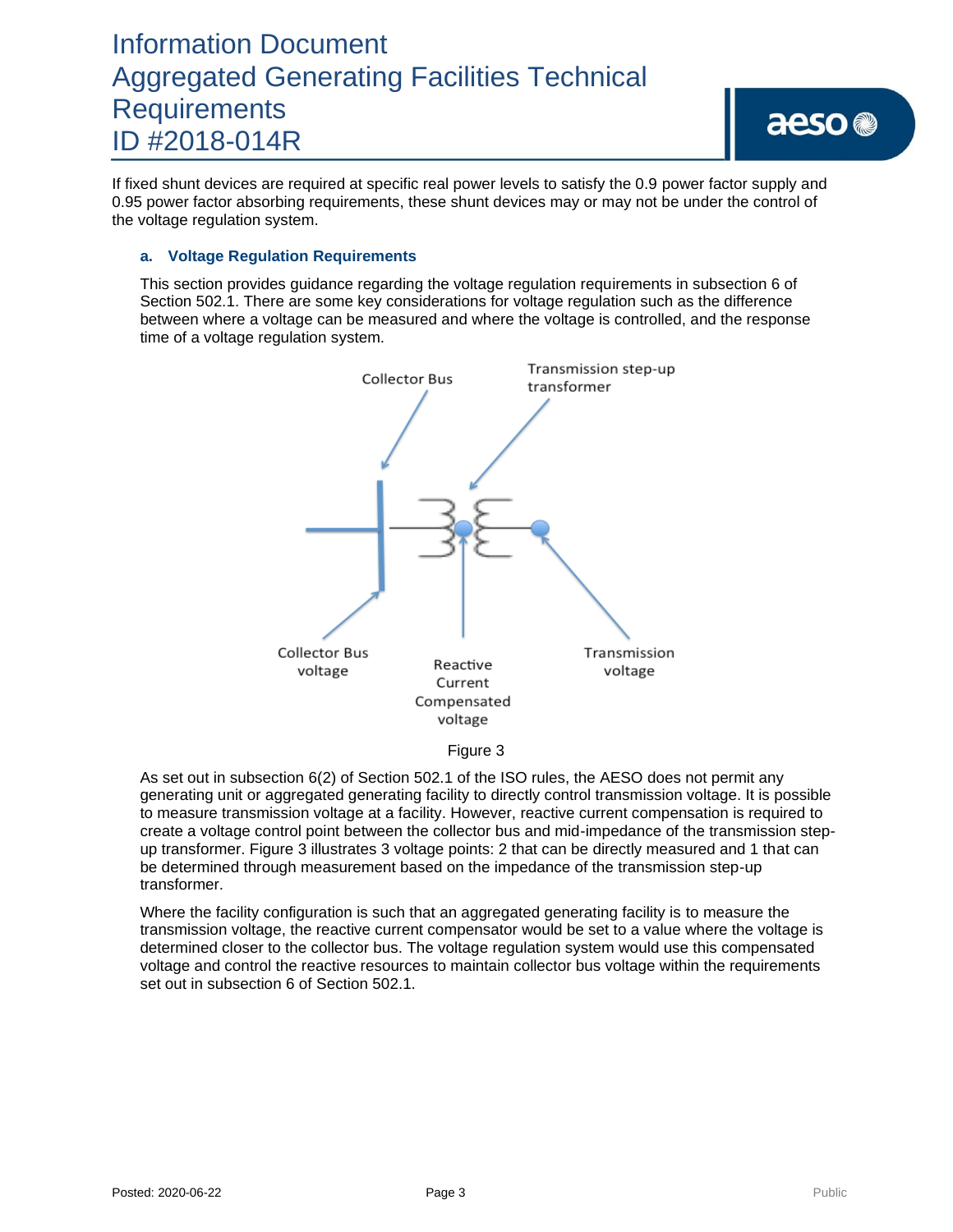



Subsection 6(10) of Section 502.1 outlines a response time for voltage regulating systems or automatic voltage regulators of "no sooner than zero point one (0.1) seconds and no later than 1.0 second following a step change in voltage". The intent of a response of no later than 1.0 second is to ensure reasonable response time to coordinate voltage regulation with other generation facilities. The intent of a response of no sooner than 0.1 seconds is to prevent system instability that may result under weak system conditions, which can occur with transmission line outages. Figure 4 is a simple illustrative example of the reactive power response. Actual reactive power response will be dependent on many conditions and will not likely match the simple example shown in Figure 4.

### **b. Voltage Ride-Through Requirements**

The voltage ride-through requirements set out in subsection 5 of Section 502.1 are based on the 1.00 per unit voltage of the transmission voltage at the high voltage side of the transmission system stepup transformer (see Figure 3). An aggregated generating facility is required to remain connected to the transmission system for conditions described in subsection 5 and Appendix 1 of Section 502.1. When transmission voltages rise above or drop below a threshold and time duration, a facility may trip off. The voltage ride-through requirements are a "must ride-through" requirement and not a "must trip" requirement.

Transmission voltages can increase or decrease rapidly, or they may exhibit a swing or oscillatory type behavior as shown in Figure 4. Rapid behavior is often nearly instantaneous, and swings or oscillatory behavior could be at rates less than 1 Hz or rates up to 10 Hz or higher. These over and under voltage behaviors are illustrated in Figure 5.

As set out in subsection 5(2)(b) of Section 502.1, if the transmission voltage rises above or drops below the voltage thresholds and period of time described in Appendix 1 of Section 502.1, an aggregated generating facility is allowed to trip.

Figure 6 illustrates 2 transmission voltage behaviors where an aggregated generating facility is allowed to trip. The over voltage example is a rapid change where the voltage exceeds 1.20 per unit and the aggregated generating facility is allowed to trip off instantaneously. The under voltage example shows a swing behavior where the voltage behavior drops below a 0.75 per unit threshold and a 0.65 per unit threshold. The 0.75 per unit threshold has a 2.0 second duration and the 0.65 per unit threshold has a 0.30 second duration. The example shows where the voltage dips below the 0.65 per unit then rises above the 0.65 per unit threshold. The voltage then drops below the 0.65 per unit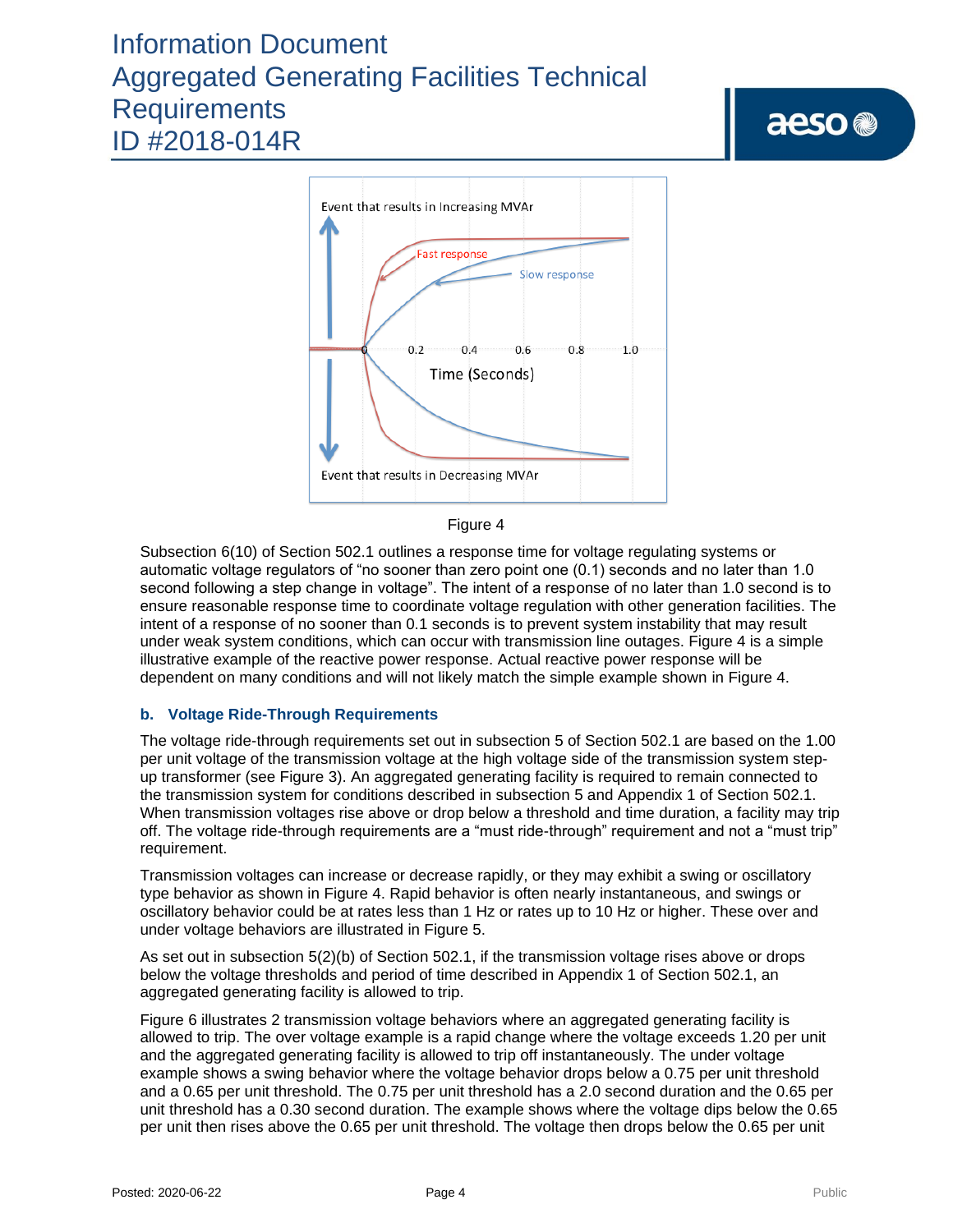threshold and exceeds the 0.30 second duration, where the aggregated generating facility is allowed to trip off.





### **c. Frequency and Speed Governing Requirements**

The frequency and speed requirements of subsection 7 of Section 502.1 are based on the frequency of the voltage at the aggregated generating facility. Subsection 7 describes 2 types of requirements. The first type of requirement is outlined in subsection 7(1)(b) and describes governor system requirements where an aggregated generating facilities' real power output is reduced when frequency exceeds 60 Hz. The second is outlined in subsection 7(3) and describes the scenarios of over- and under-frequency thresholds and durations where a facility is not permitted to trip, and where a facility is permitted to trip, if the threshold and duration is exceeded.

Frequency can increase or decrease and exhibit a swing or oscillatory type behavior. The rate of change of frequency is often slower than voltage changes as frequency is subject to the inertia of the system.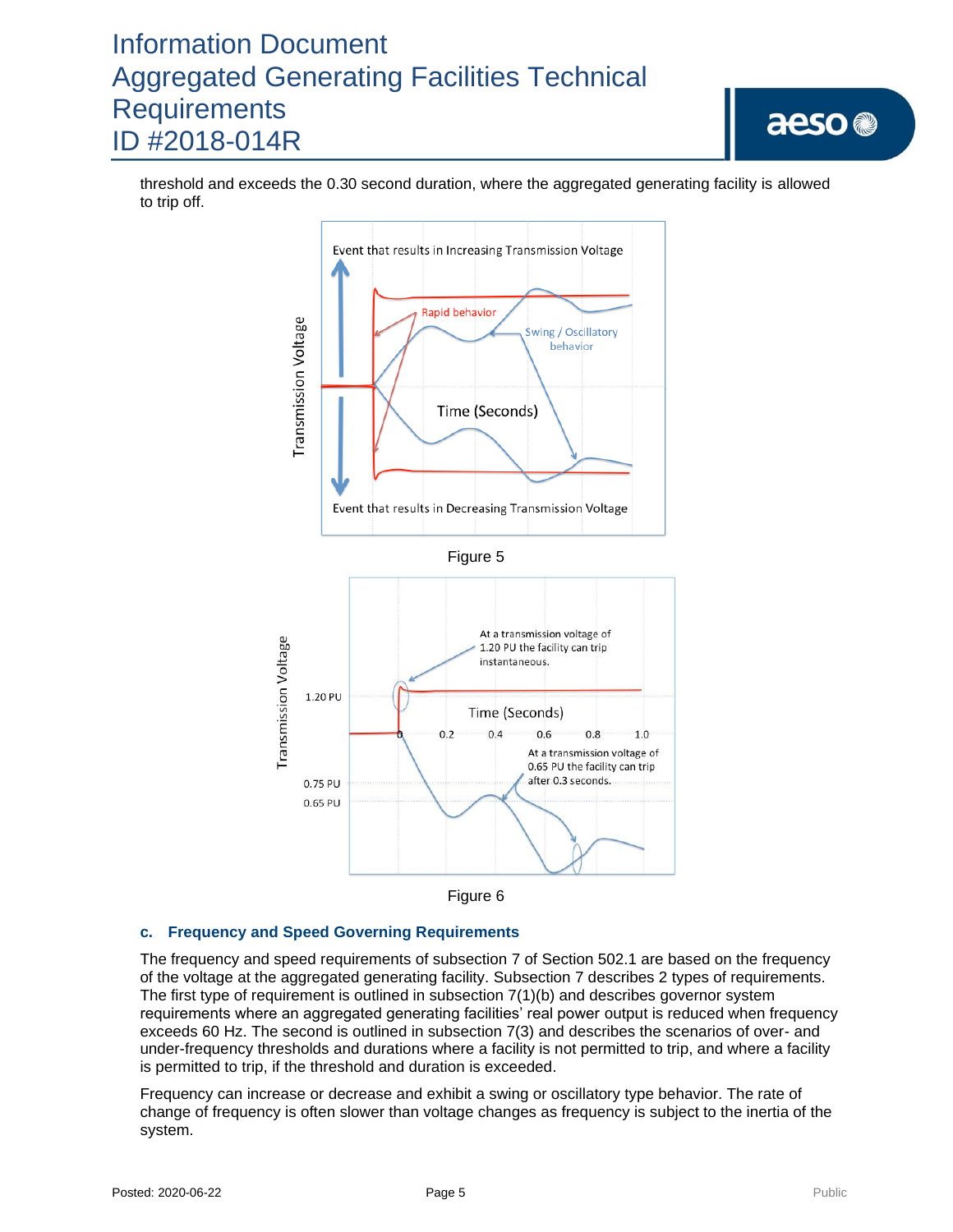System frequency will always have some movement up and down, and the governor systems can have up to a 0.036 Hz deadband so that the controls are not reacting to small frequency changes. When frequency deviates, such as in the over-frequency example shown in Figure 7, the real power will reduce at a rate set by the governor system droop, which can be set between 3% and 5% as described in subsection 7. As frequency is restored, the real power will increase back to the real power capability or real power limit if a power limit was put into effect for the aggregated generating facility.

For an under-frequency event shown in Figure 8, it is likely that the aggregated generating facility would be operating at its maximum real power capability or at a real power limit, and the real power output would not increase for the under-frequency event. However, if the aggregated generating facility is providing ancillary services, where the real power output of the aggregated generating facility is less than the real power capability, then the real power output would increase subject to the deadband and droop requirements.



The second type of requirement is outlined in subsection 7(3) and describes the scenario where an aggregated generating facility is not permitted to trip within a specified frequency threshold and duration unless there is an equal amount of load tripped simultaneously that satisfies the requirements set out in subsection 7. Subsection 7 does not have requirements for an aggregated generating facility to trip, though an aggregated generating facility is allowed to trip outside the zone created between the blue and red lines in Appendix 2 of Section 502.1.

As set out in subsection 7(3) of Section 502.1, if the frequency rises above or drops below the frequency thresholds and period of time described in Appendix 2, an aggregated generating facility is allowed to trip.

Figure 9 illustrates 2 frequency behaviors where an aggregated generating facility is allowed to trip. The over-frequency example is where the frequency exceeds 61.7 Hz and the aggregated generating facility is allowed to trip off instantaneously. The under frequency example is where the frequency drops below 57.8 Hz threshold for more than 7.5 seconds at which point the aggregated generating facility is allowed to trip.